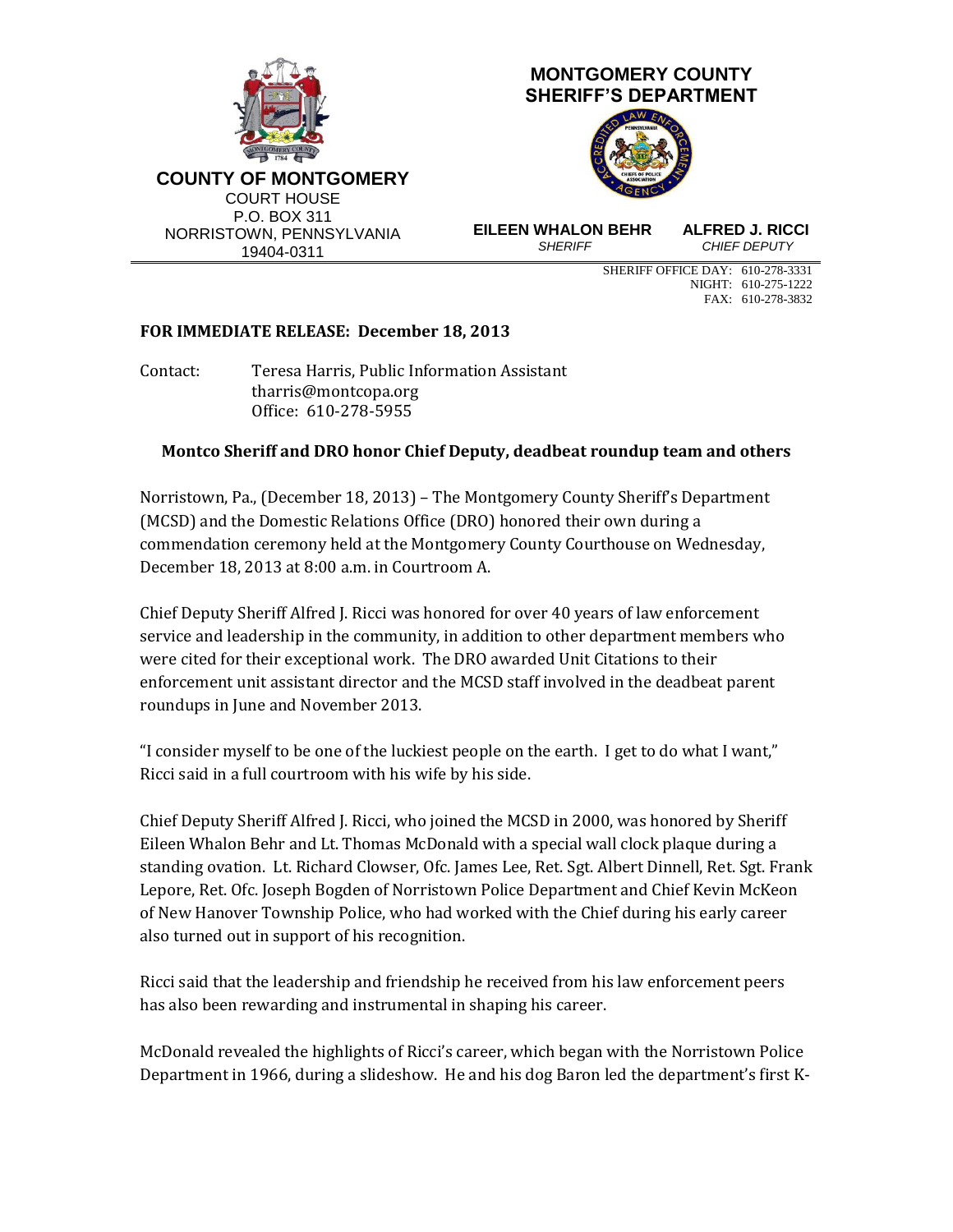9 Unit when Ricci was responsible for finding a fugitive suspect in a fatal police officer shooting.

"Not too many can say they took a cop killer off the streets," McDonald said.

In 1972 Ricci was promoted to Sgt. and was given a platoon of 11 officers dedicated to fighting drug related crimes, after busting a drug deal in progress. His unit made over 360 street level drug arrests in one year – many times during off-duty hours.

He praised his current staff off officers saying that they are reason why the MCSD has been so successful.



*Lt. Thomas McDonald presents Chief Deputy Sheriff Alfred J. Ricci with a wall clock plaque with his wife by his side.*

Afterwards, Director of Domestic Relations Office Gary Kline presented Unit Citations to all participants in the year's deadbeat parent sweeps.

Kline said, "The DRO is receiving statewide recognition for their unprecedented efforts and money is going to children's homes where there was no money coming in." He also said he was very grateful for the extraordinary work of the MCSD deputies. "We would not be able to do this without you."

The following individuals were recognized for their unique efforts.

Dep. Joanne **Plasterer** of Glenside, Pa., who has been with the MCSD since Mar. 21, 1988, received **Commendatory Letters** for leading the successful planning and execution of two DRO deadbeat parent sweep and search plans. The sweeps brought in 80 percent of the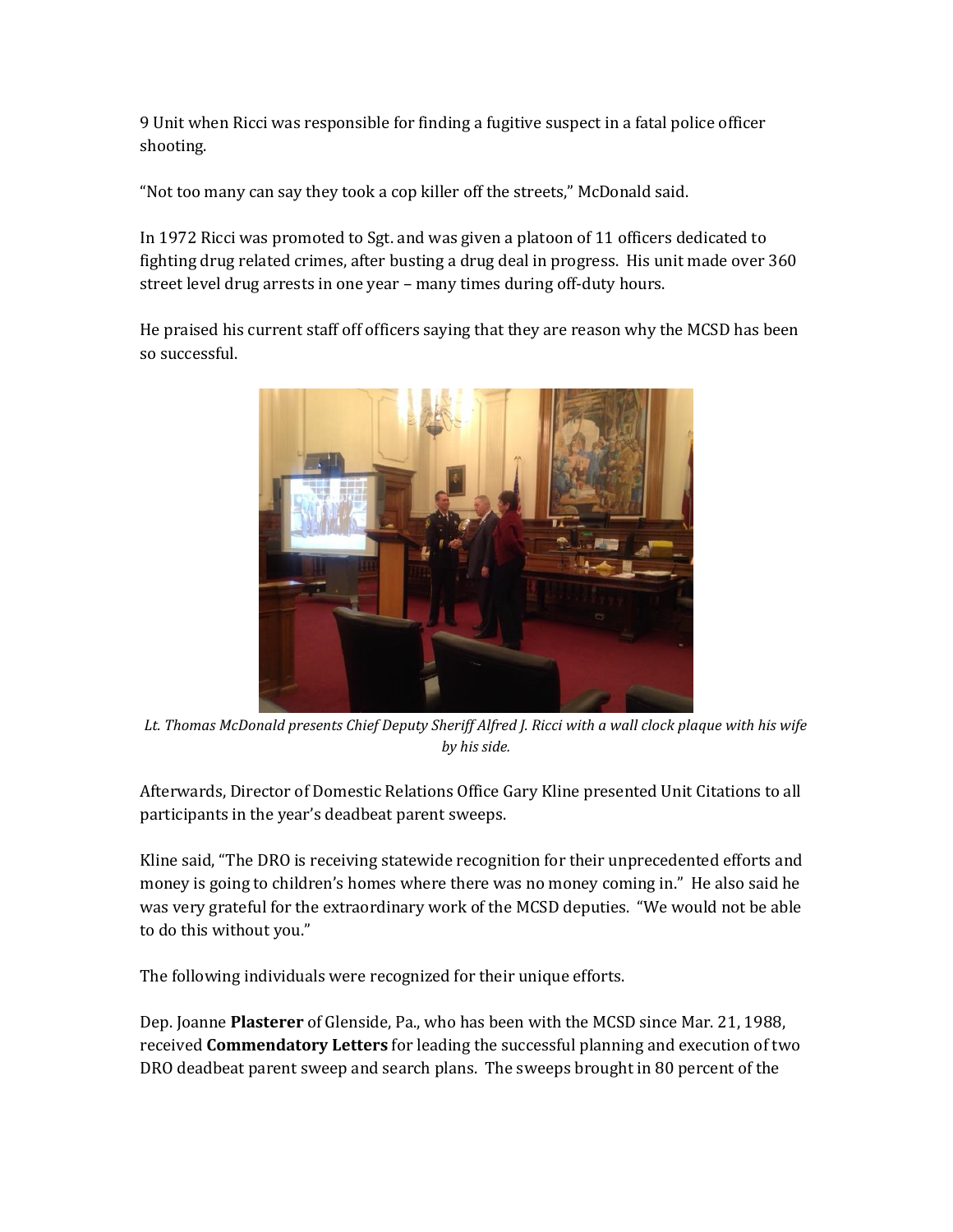most targeted defendants and helped approximately 125 children receive the support they need.

Dep. Adam **Wilson** of Ambler, Pa., who has been with the MCSD since Apr. 5, 2010, received a **Commendation of Exceptional Service** for his tireless dedication and personal commitment to the children at the Police Athletic League and in the G.R.E.A.T. Program.

Dep. Paul **Zappala** of Hatfiled, Pa., who has been with the MCSD since Apr. 26, 1993, received a **Commendatory Letter** for providing emergency assistance and traffic control during a vehicle fire and a Unit Citation for assisting in the DRO deadbeat parent sweep on November 12, 2013.

Dep. Alana **Rumpel** of, Philadelphia Pa., who has been with the MCSD since June 28, 2010, received a **Commendatory Letter** for going above and beyond her duties to develop and implement the MCSD's first electronic *Incident Report Database* and Unit Citations for assisting in deadbeat parent sweeps on June 17<sup>th</sup> and November 12, 2013.

Dep. Adam **LaChapelle** of Norristown, Pa., who has been with the MCSD since Dec. 10, 2012, received a **Commendation of Merit** for his quick and decisive action in capturing an escaped prisoner during transport while off-duty.

Team members received Unit Citations for assisting the DRO in the execution of one or both deadbeat parent sweeps on June  $17<sup>th</sup>$  and November 12, 2013, which brought in 80 percent of the most targeted defendants and helped approximately 125 children receive the support they need.

- DRO Enforcement Unit Assistant Director Rebecca **Colantuno**
- Sgt. Patricia **Haas** of Glenmoore, Pa., joined the MCSD on Apr. 20, 1998.  $\bullet$
- Cpl. Terrence **Cullin** of Pottstown, Pa., joined the MCSD on Sept. 25, 2006.  $\bullet$
- Cpl. Richard **Miles** of Royersford, Pa., joined the MCSD on Nov. 22, 2004.
- Dep. Samuel **Bell** of Ambler, Pa., joined the MCSD on June 28, 2010.  $\bullet$
- Dep. Harry **Burke**, III of Springfield, Pa., joined the MCSD on June 28, 1999.
- Dep. Jon **Cagliola**, Jr. of Lafayette Hill, Pa., joined the MCSD on Feb. 25, 2008.  $\bullet$
- Dep. David **Cavaliere** of King of Prussia, Pa., joined the MCSD on Mar. 4, 1987.  $\bullet$
- Dep. Brian **Dayoc** of Norristown, Pa., joined the MCSD on Feb. 3, 2003.  $\bullet$
- Dep. Gary **Dickey** of Schwenksville, Pa., joined the MCSD on June 25, 2001.  $\bullet$
- Dep. Sean **Forsyth** of Levittown, Pa., joined the MCSD on Aug. 10, 2009.  $\bullet$
- Dep. John **Foster** of Perkasie, Pa., joined the MCSD on July 3, 2006.  $\bullet$
- Dep. William **Galluzzo** of Norristown, Pa., joined the MCSD on Apr. 25, 1983.
- $\bullet$ Dep. Christopher **Haber** of Horsham, Pa., joined the MCSD on Feb. 25, 2008.
- Dep. Matthew **Hansen** of King of Prussia, Pa., joined the MCSD on Nov. 3, 2000.  $\bullet$
- Dep. Charles **Hallman** of Pottstown, Pa., joined the MCSD on June 2, 2008.  $\bullet$
- Dep. Kelli **Holbert** of Quakertown, Pa., joined the MCSD on June 4, 2007.
- Dep. Eric **Howshall** of Collegeville, Pa., joined the MCSD on Sept. 22, 2008.
- Dep. Mark **Huzzard** of Collegeville, Pa., joined the MCSD on June 28, 1999. $\bullet$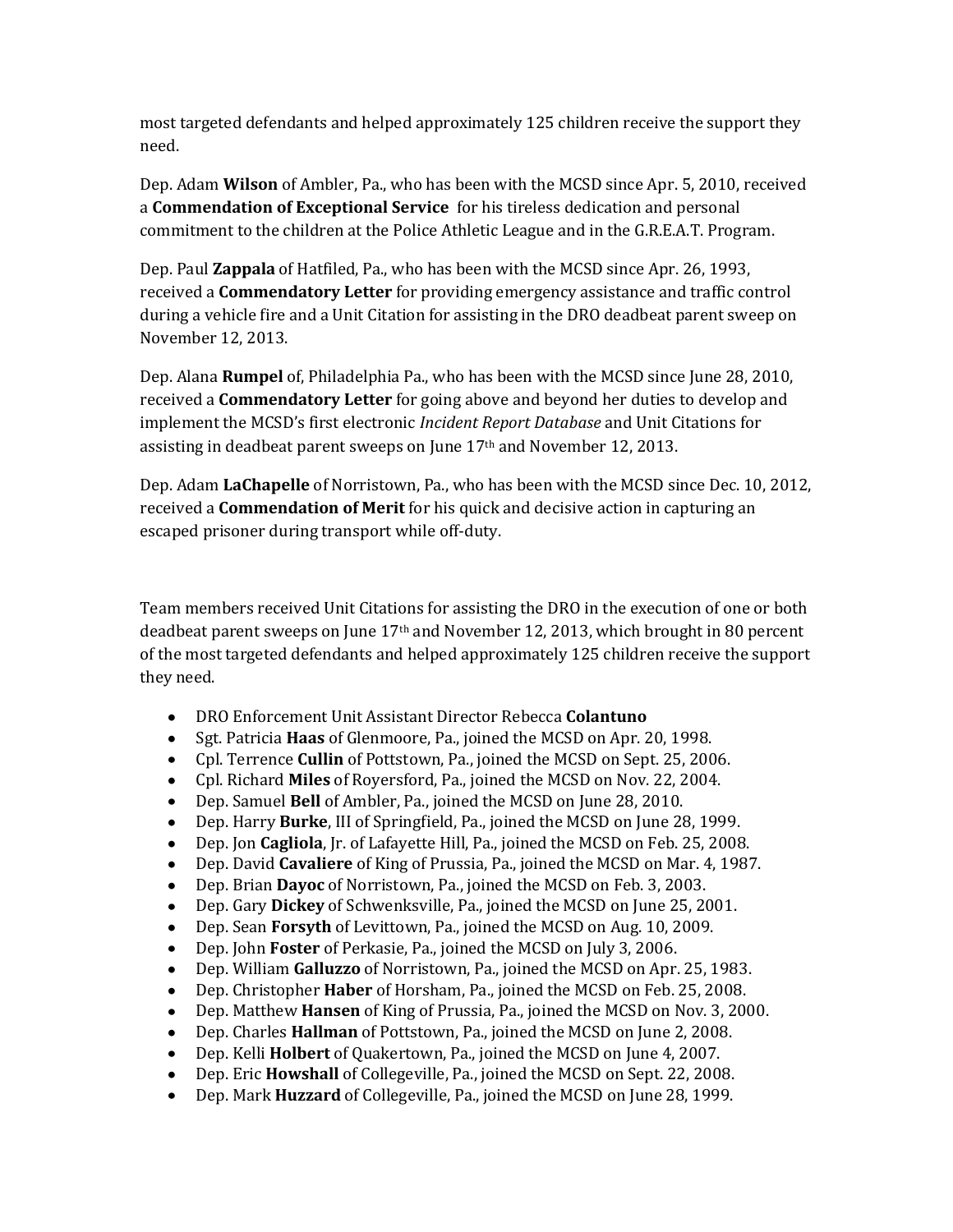- Dep. Trevor **Keller** of Souderton, Pa., joined the MCSD on Sept. 7, 2010.  $\bullet$
- Dep. Justin **Korenkiewicz** of Collegeville, Pa., joined the MCSD on Nov. 7, 2005.
- Dep. Kayla **Lochner** of Mont Clare, Pa., joined the MCSD on June 28, 2010.  $\bullet$
- $\bullet$ Dep. Jeffrey **Lukens** of Pottstown, Pa., joined the MCSD on Apr. 4, 2011.
- Dep. James **McGlinchey** of Jeffersonville, Pa., joined the MCSD on June 4, 2007.  $\bullet$
- Dep. Paul **Moran** of Schwenksville, Pa., joined the MCSD on Nov. 17, 2008.
- Dep. Frank **Morgan** of Conshohocken, Pa., joined the MCSD on Nov. 30, 1998.  $\bullet$
- Dep. Zachariah **Miller** of Hatfield, Pa., joined the MCSD on Sept. 7, 2010.  $\bullet$
- Dep. Allen **Pendleton** of Ardmore, Pa., joined the MCSD on Apr. 28, 2003.  $\bullet$
- Dep. Matthew **Pokorny** of Conshohocken, Pa., joined the MCSD on Feb. 11, 2002.
- Dep. Russell **Rorick** of Bridgeport, Pa., joined the MCSD on Apr. 5, 2010.  $\bullet$
- Dep. Michael **Rossi** of Royersford, Pa., joined the MCSD on Sept. 22, 2008.  $\bullet$
- Dep. Alana **Rumpel** of Philadelphia, Pa., joined the MCSD on June 28, 2010.  $\bullet$
- Dep. Gregory **Sedgwick** of Norristown, Pa., joined the MCSD on Oct. 22, 2007.  $\bullet$
- Dep. Jeffrey **Simmons** of King of Prussia, Pa., joined the MCSD on July 26, 2010.  $\bullet$
- Dep. Caleb **Smith** of Pottstown, Pa., joined the MCSD on October 18, 2010.  $\bullet$
- Dep. James **Subbio** of Skippack, Pa., joined the MCSD on Mar. 14, 2005.
- Dep. Mark **Stillwagon** of Ardmore, Pa., joined the MCSD on July 26, 2010.  $\bullet$
- $\bullet$ Dep. Ryan **Volk** of Ambler, Pa., joined the MCSD on Sept. 22, 2008.
- Dep. Edwin **Walker** of Narberth, Pa., joined the MCSD on April 8, 2002.  $\bullet$
- Dep. James **Wilkinson** of King of Prussia, Pa., joined the MCSD on Sept. 30, 2002.  $\bullet$
- Dep. Paul **Zappala** of Hatfield, Pa., joined the MCSD on Apr. 26, 1993.  $\bullet$



*Director of Domestic Relations Office Gary Kline addresses MCSD deputies involved in the deadbeat parent roundups earlier this year.*

Administrative staff received **Commendatory Letters** for their service, which has been exceptional, and beyond the requirements of routine duty.